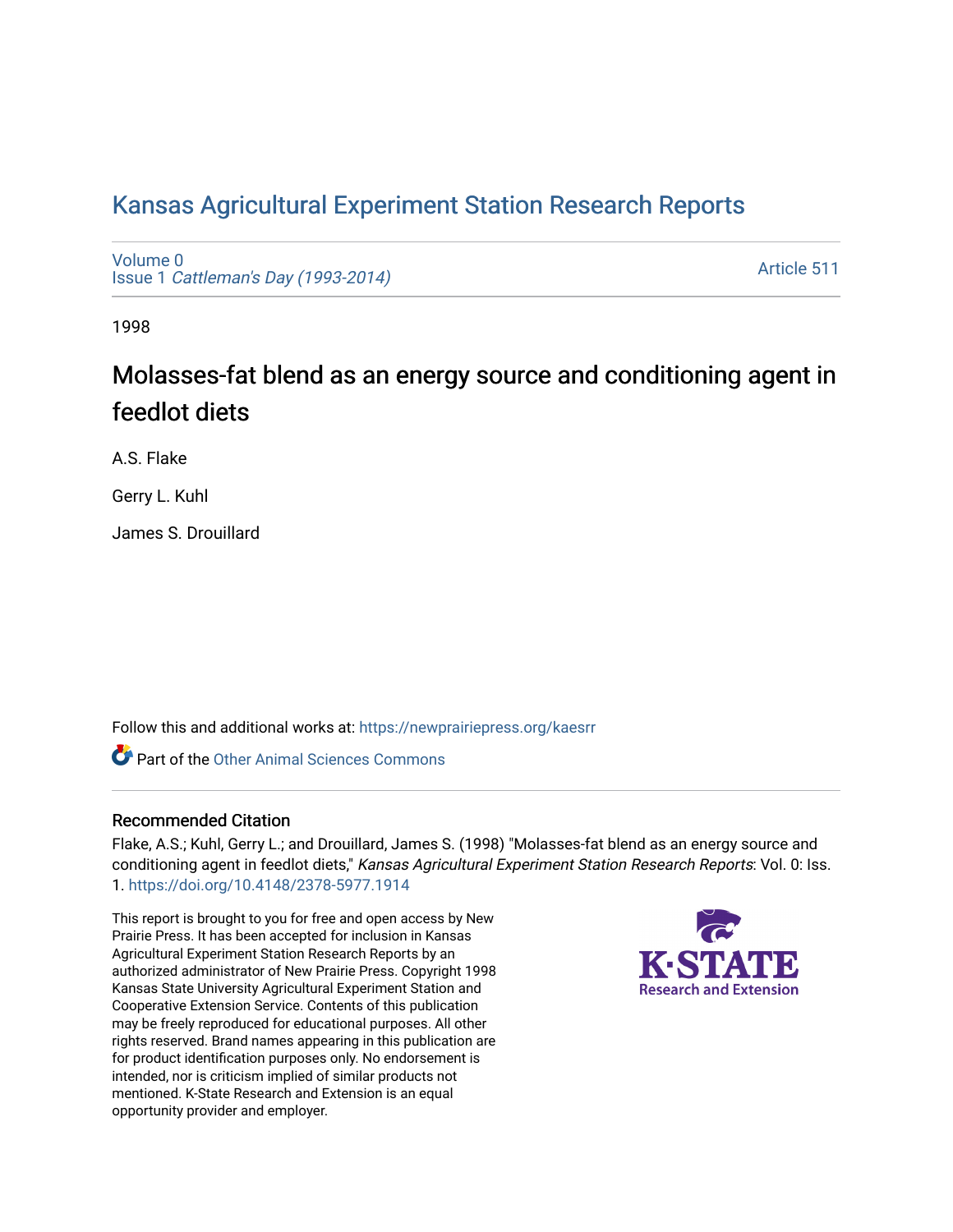### Molasses-fat blend as an energy source and conditioning agent in feedlot diets

#### **Abstract**

Seventy-two yearling crossbred steers were used in an individual feeding trial to evaluate the effects of adding a molasses-fat blend (Synergy® 19/14; Cargill Molasses Liquid Products) to diets at 6 or 12% (dry basis) on growth performance, carcass traits, and feed intake behavior. Dry-rolled corn was processed to a mean geometric particle size of either 2,000 or 3,800 microns. Adding the liquid supplement at 6% to the coarse-rolled finishing ration improved gain (P<.1) and feed efficiency (P<.1). Incorporation of Synergy 19/14 into feedlot rations may help reduce fluctuations in feed intake.

#### Keywords

Kansas Agricultural Experiment Station contribution; no. 97-309-S; Report of progress (Kansas State University. Agricultural Experiment Station and Cooperative Extension Service); 804; Cattlemen's Day, 1998; Beef; Molasses; Fat; Steers; Finishing; Carcasses

#### Creative Commons License



This work is licensed under a [Creative Commons Attribution 4.0 License](https://creativecommons.org/licenses/by/4.0/).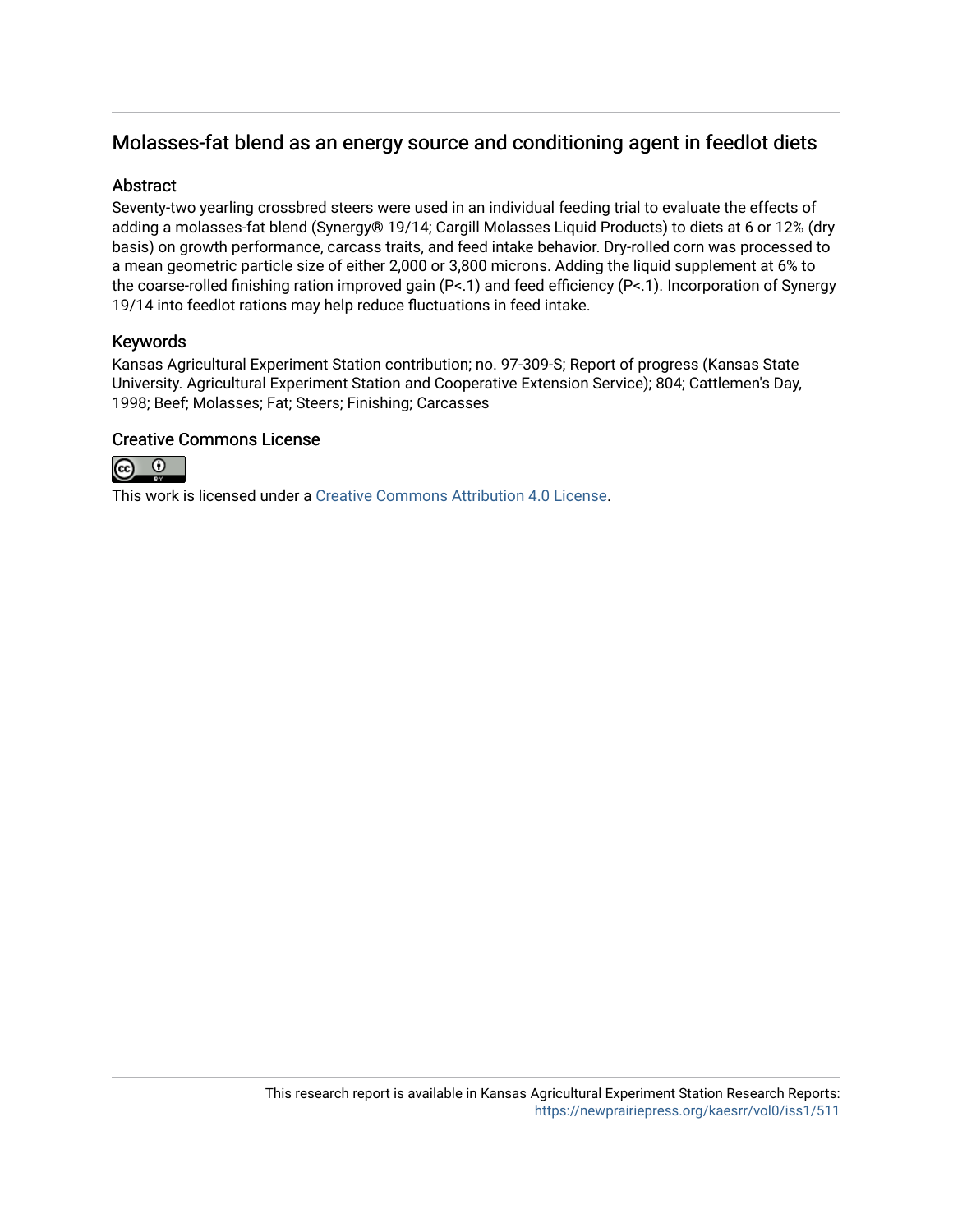#### **MOLASSES-FAT BLEND AS AN ENERGY SOURCE AND CONDITIONING AGENT IN FEEDLOT DIETS**

*J. S. Drouillard, A. S. Flake, and G. L. Kuhl*

#### **Summary**

were used in an individual feeding trial to can improve digestibility. The challenge is to evaluate the effects of adding a molasses-fat maintain a reasonable balance among feed blend (Synergy<sup>®</sup> 19/14; Cargill Molasses intake, diet digestibility, and digestive distur-Liquid Products) to diets at 6 or 12% (dry bances and still achieve optimum animal basis) on growth performance, carcass traits, performance. Liquid ingredients can help to and feed intake behavior. Dry-rolled corn agglomerate fine particles when diets are was processed to a mean geometric particle highly processed, thereby improving consize of either 2,000 or 3,800 microns. Add-<br>sumption. Our objectives were to: 1) meaing the liquid supplement at 6% to the sure performance and carcass traits of feedlot coarse-rolled finishing ration improved gain cattle in response to increasing dietary con-  $(P<.1)$  and feed efficiency  $(P<.1)$ . Incorpora- centrations of a molasses-fat blend and 2) tion of Synergy 19/14 into feedlot rations evaluate the potential for using that blend to may help reduce fluctuations in feed intake. minimize diet segregation and sorting.

(Key Words: Molasses, Fat, Steers, Finishing, Carcasses.)

#### **Introduction**

conditioning agents in feedlot diets because 828 lb. They were fed a series of transition of their ability to agglomerate fine particles diets (40 to 92% concentrate) during a 21 and reduce dustiness. Both are excellent day pretrial period, then treated for internal sources of readily available energy and can and external parasites and implanted with reduce feed costs when grain prices become Revalor- $S^{\circ}$ . Animals were stratified by inflated. Improvements in emulsion/suspen- weight and assigned randomly, within strata, sion technology have resulted in mixtures that to each of six treatment groups. Treatments offer a convenient means of using a single were arranged as  $a \times 3$  factorial in 12 repliproduct to incorporate both fat and molasses cates. Factors were grain particle size (mean into cattle diets. geometric particle size, 2,000 or 3,800 mi-

influence consumption behavior of feedlot blend (Synergy) contained approximately cattle. Fine particles segregate from larger 14% crude protein and 19% fat, as-fed. particles or may be physically sorted out Diets (Table 1) were fed once daily for a

Seventy-two yearling crossbred steers perspective, processing to a fine particle size because of their floury texture and poor palatability. However, from a nutritional

#### **Experimental Procedures**

Molasses and fat are used commonly as Continental-cross yearling steers averaging Fine particles and/or dust in the diet 6 or 12% of dry matter). The molasses-fat A study was conducted at the Kansas State University Beef Teaching and Research Center using 72 individually fed, British- and Revalor- $S^{\circledR}$ . crons) and level of the molasses-fat blend (0,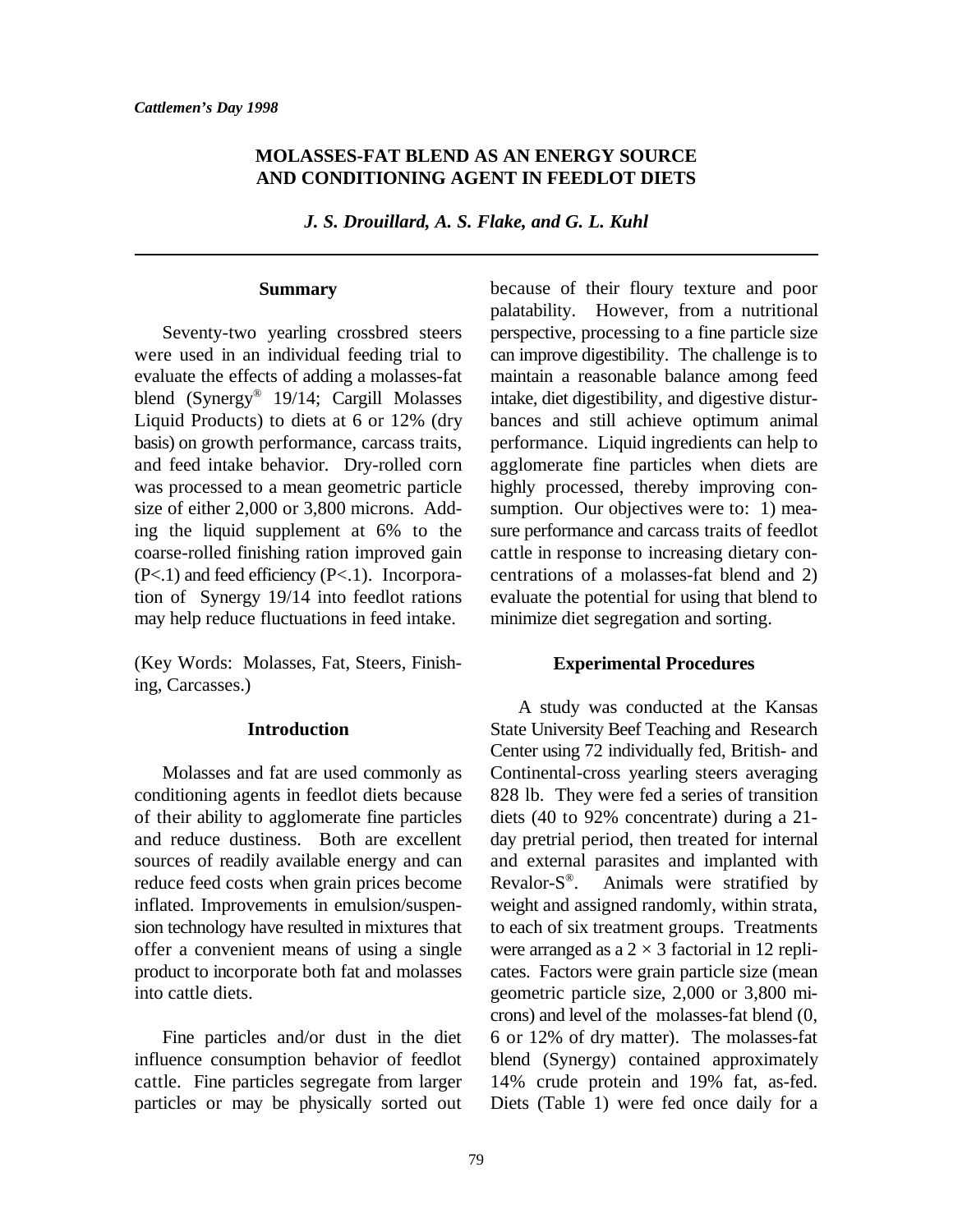period of 80 days. Rejected (uneaten) feed size was measured to quantify differences in was collected from each animal at the mid-<br>segregation and/or sorting of the experimenpoint and end of the trial, and mean geomet-<br>tal diets. Steers were slaughtered at a comr i c  $p$  a r t i c  $p$  e mercial abattoir when they were estimated to

have an average fat thickness (12th rib) of 0.4 inches.

|                                       | Concentration of Synergy |           |           |       |  |  |
|---------------------------------------|--------------------------|-----------|-----------|-------|--|--|
| Item                                  | 0%                       | 6%        | 12%       |       |  |  |
| Dry-rolled corn                       | 87.15                    | 81.84     |           | 76.43 |  |  |
| Ground alfalfa hay                    | 8.0                      | 8.0       | 8.0       |       |  |  |
| Synergy 19/14                         | 0.0                      | 6.0       | 12.0      |       |  |  |
| Dehulled soybean meal                 | 1.5                      | 1.5       | 1.5       |       |  |  |
| Urea                                  | .65                      | .33       |           |       |  |  |
| Limestone                             | 1.33                     | 1.48      | 1.47      |       |  |  |
| Potassium chloride                    | .44                      | .20       |           |       |  |  |
| Salt                                  | $\cdot$ 3                | $\cdot$ 3 | $\cdot$ 3 |       |  |  |
| Magnesium oxide                       | .12                      | .14       | .15       |       |  |  |
| Ammonium sulfate                      | .05                      |           |           |       |  |  |
| Vitamin/mineral premixes <sup>a</sup> | .15                      | .15       | .15       |       |  |  |
| Crude protein, %                      | 12.66                    | 12.66     | 12.66     |       |  |  |
| NPN, %                                | 1.95                     | 2.19      | 2.44      |       |  |  |
| Crude fat, %                          | 3.92                     | 5.75      | 7.57      |       |  |  |
| NEm, Mcal/100 lb                      | .82                      | .87       | .92       |       |  |  |
| NEg, Mcal/100 lb                      | .55                      | .58       | .62       |       |  |  |
| Calcium, %                            | .70                      | .70       | .70       |       |  |  |
| Phosphorus, %                         | .35                      | .35       | .36       |       |  |  |
| Potassium, %                          | .70                      | .70       | .72       |       |  |  |
| Magnesium, %                          | .25                      | .25       | .25       |       |  |  |
| Sulfur, %                             | .16                      | .26       | .37       |       |  |  |

|  |  |  | Table 1. Composition (Dry Basis) of Experimental Diets |
|--|--|--|--------------------------------------------------------|
|--|--|--|--------------------------------------------------------|

<sup>a</sup>Diets contained the following concentrations of added vitamins, trace minerals and feed additives (dry basis): 1,200 IU/lb vitamin A; 10 IU/lb vitamin E; .05 ppm cobalt; 10 ppm copper; .6 ppm iodine; 60 ppm manganese; .25 ppm selenium; 60 ppm zinc; 30 g/ton Rumensin<sup>®</sup>; 10 g/ton Tylan<sup>®</sup>.

#### **Results and Discussion**

gains  $(P<.05)$  and greater dry matter

Performance is summarized in Table 2. than those fed the other treatments. In Steers fed the coarse grain had improved other instances, adding Synergy to reduced gains (P<.05) and greater dry matter gain (linear P<.05; quadratic P<.05) and intakes (P<.1) and tended to be more tended to reduce feed efficiency (quadratic efficient  $(P=.13)$  than those fed the fine-  $P<.1$ ). In fine diets, fat thickness at the rolled grain. Cattle fed the coarse-rolled diets with 6% Synergy performed far better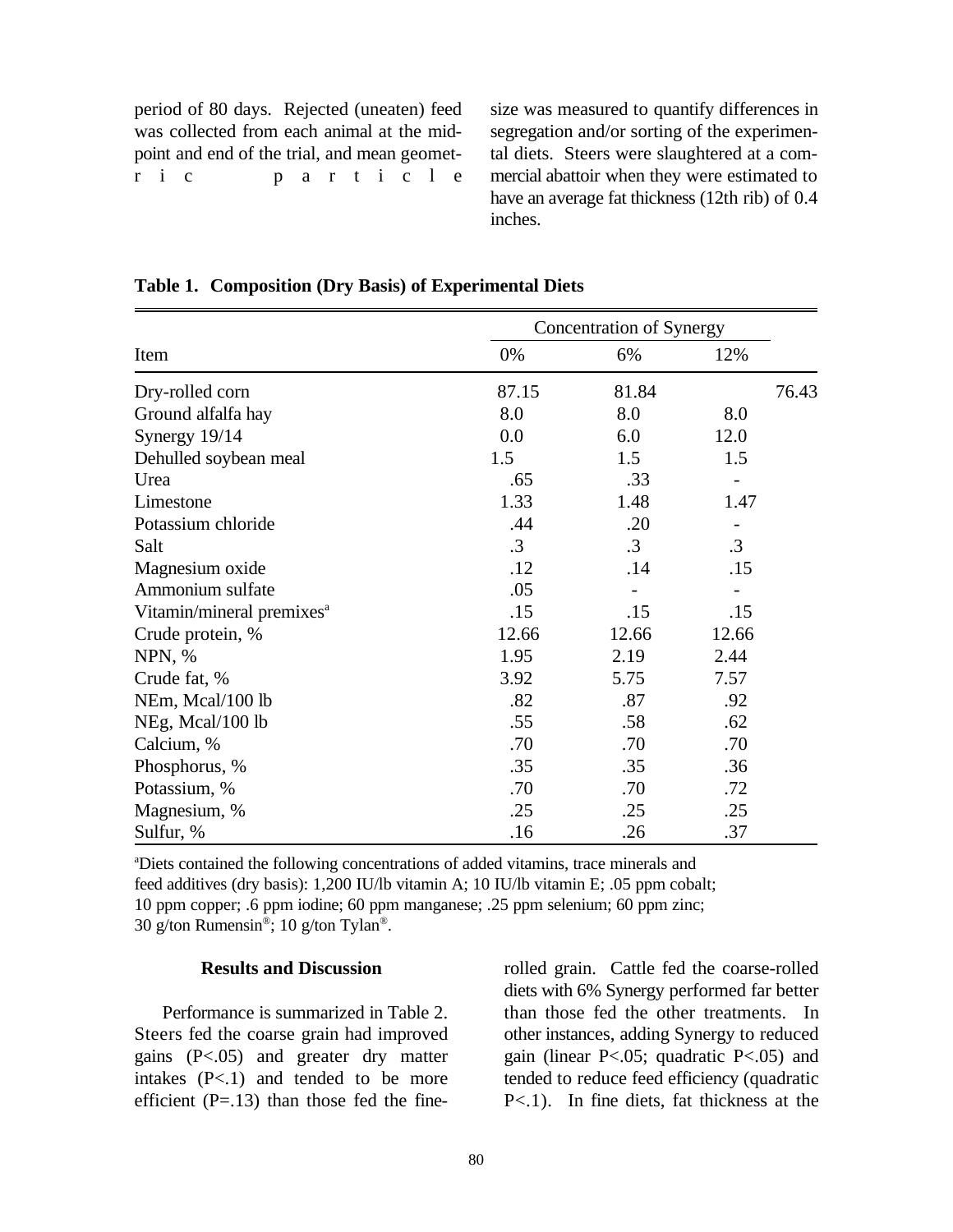Synergy was increased, but the opposite from the previous day (Table 3). Particle was true in the coarse-rolled diets size of the grain had a less notable impact (interaction, P<.1). Carcasses averaged on variances in feed intake. Processing to only 30% Choice across the entire the finer particle size tended to result in a experiment; according to USDA graders, greater incidence of feed intake reduction the plant average that week was  $35\%$  (P<.2) at the 5 or 10% level. Mean Choice. Because of high variability and geometric particle size of refused feed is few observations, no significant differences shown in Table 4. As expected, coarse were noted among treatments for quality rolled diets resulted in fewer fine particles grade. Adding Synergy to the diet reduced in the rejected feed. Adding Synergy to the the number of instances in which feed diet resulted in a linear increase  $(P<.01)$  the

12th rib decreased as the amount of intake decreased more than 5, 10, or 20% size of particles in refused feed,suggesting that it may help to reduce diet sorting and/or segregation.

**Table 2. Performance and Carcass Traits of Steers Fed Diets Containing Coarse- or Fine-Rolled Corn with 0, 6, or 12% Synergy**  $\blacksquare$ 

|                                     | 2,000µ Particle Size |                    |                    | 3,800µ Particle Size |                   |                    |            |
|-------------------------------------|----------------------|--------------------|--------------------|----------------------|-------------------|--------------------|------------|
| Item                                | 0%                   | 6%                 | 12%                | 0%                   | 6%                | 12%                | <b>SEM</b> |
| Initial weight, lb                  | 986                  | 989                | 988                | 986                  | 986               | 986                | 10         |
| Final weight, lb <sup>a</sup>       | 1275 <sup>d</sup>    | $1278^{d}$         | $1265^d$           | $1275^{\rm d}$       | $1350^\circ$      | $1262^d$           | 21         |
| Gain, lb/dayabc                     | $3.58^{d}$           | $3.55^d$           | $3.43^{d}$         | 3.67 <sup>d</sup>    | 4.41 <sup>e</sup> | 3.49 <sup>d</sup>  | .20        |
| Dry matter intake, lb/day           | 21.6 <sup>d</sup>    | $22.3^{\text{de}}$ | $22.1^d$           | $22.0^d$             | 23.9 <sup>e</sup> | 22.6 <sup>de</sup> | .7         |
| Feed:Gain <sup>abc</sup>            | 6.10 <sup>d</sup>    | 6.41 <sup>d</sup>  | 6.37 <sup>d</sup>  | $5.99^{d}$           | $5.43^e$          | $6.54^{d}$         | .22        |
| Hot carcass weight, lb <sup>c</sup> | 781 <sup>d</sup>     | 775 <sup>d</sup>   | 788 <sup>d</sup>   | 790 <sup>d</sup>     | 827 <sup>d</sup>  | 760 <sup>d</sup>   | 14         |
| Dressing percentage <sup>c</sup>    | $61.3^{\text{de}}$   | 60.6 <sup>e</sup>  | $62.3^{d}$         | 62.0 <sup>d</sup>    | $61.2^{de}$       | 60.2 <sup>e</sup>  | $.5\,$     |
| Fat over 12th rib, in $\epsilon$    | $.45^{\circ}$        | .40 <sup>de</sup>  | .35 <sup>d</sup>   | .33 <sup>d</sup>     | .39 <sup>de</sup> | .39 <sup>de</sup>  | .04        |
| KPH fat, %                          | 2.7                  | 2.7                | 2.5                | 2.2                  | 2.4               | 2.6                | $\cdot$ 1  |
| Ribeye area, in <sup>2 c</sup>      | 12.8 <sup>de</sup>   | $12.5^{\rm d}$     | 12.9 <sup>de</sup> | $13.3^e$             | $13.6^\circ$      | $12.1^d$           | $\cdot$ 3  |
| Marbling, degrees                   | $SL^{50}$            | SL <sup>44</sup>   | $SL^{48}$          | $SL^{25}$            | $SL^{20}$         | $SL^{53}$          | 17         |
| USDA yield grade $\rm^{\circ}$      | 2.4                  | 2.2                | 1.7                | 1.3                  | 1.7               | 2.5                | $\cdot$ .2 |
| Percent USDA Choice                 | 50.0                 | 16.7               | 25.0               | 33.3                 | 16.7              | 33.3               |            |

<sup>a</sup>Effect of liquid supplement level  $(P<.1)$ .

<sup>b</sup>Effect of grain particle size  $(P<.1)$ .

 $\text{F}$  interaction between grain particle size and liquid supplement level (P<.1).

 $\text{de}$ Means in the same row with common superscripts are not different at P<.05.